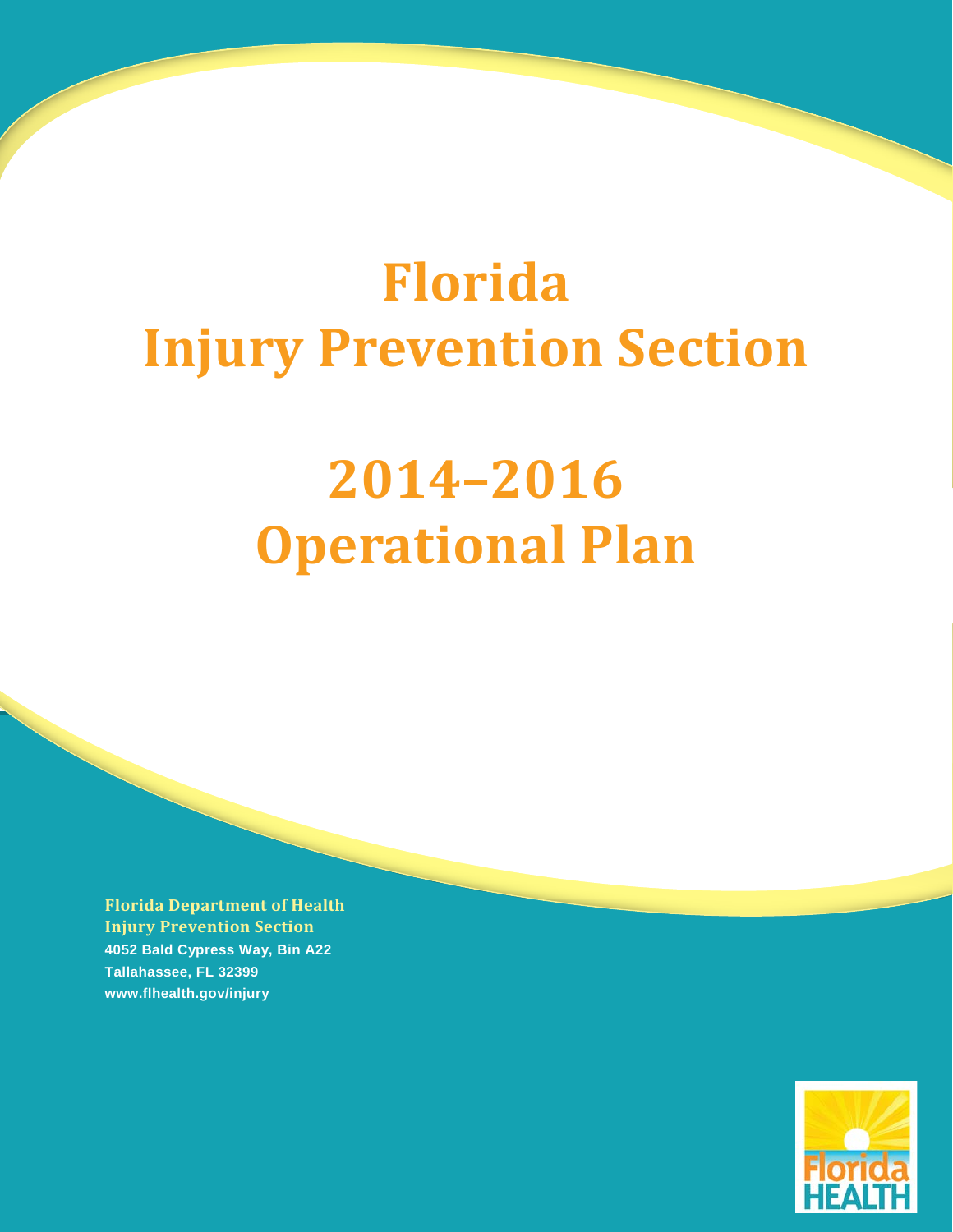<span id="page-1-0"></span>Dear Community Partners,

The Department of Health (DOH), Injury Prevention Section (IPS) would like to thank the members of the Florida Injury Prevention Advisory Council (FIPAC) and the members of the injury prevention community who have contributed to the development of the third consecutive Florida Injury Prevention State Operational Plan. Your ongoing leadership and countless volunteer hours working on injury prevention activities have made the success of the prior Florida Injury Prevention State Operational Plans possible.

Sincerely,

The IPS Staff

The contents of the Florida Injury Prevention State Operational Plan are solely the responsibility of the authors and do not necessarily represent the official views of the Centers for Disease Control and Prevention or the U.S. Department of Health and Human Services.

Note: The Core Violence and Injury Prevention Section (Core VIPP) grant by the Centers for Disease Control and Prevention (CDC) provides funding for the Injury Prevention Section (IPS) State Operational Plan development and implementation through July 31, 2016. To fully implement the 2014–2016 Florida Injury Prevention State Operational Plan additional resources and funding must be made available for injury prevention infrastructure and initiatives at both the state and local levels. The IPS will continue to seek funding opportunities. It is also critical for key state agencies and injury prevention stakeholders to continue collaborating on injury prevention efforts.

The Injury Prevention State Operational Plan and its corresponding activities are not intended to supplant the many outstanding community-based injury prevention efforts currently underway but rather to complement, enhance, strengthen, and fill gaps in those initiatives.

For more information about injury prevention or to find out how to become involved, contact the Department of Health, Injury Prevention Section at:

Telephone: 850-245-4440 Fax: 850-414-6470 Web Address:<http://www.floridahealth.gov/injury>

Physical Address: Mailing Address: Mailing Address: 4042 Bald Cypress Way, 2<sup>nd</sup> Floor 4052 Bald Cypress Way, Bin A22 Tallahassee, Florida 32399 Tallahassee, Florida 32399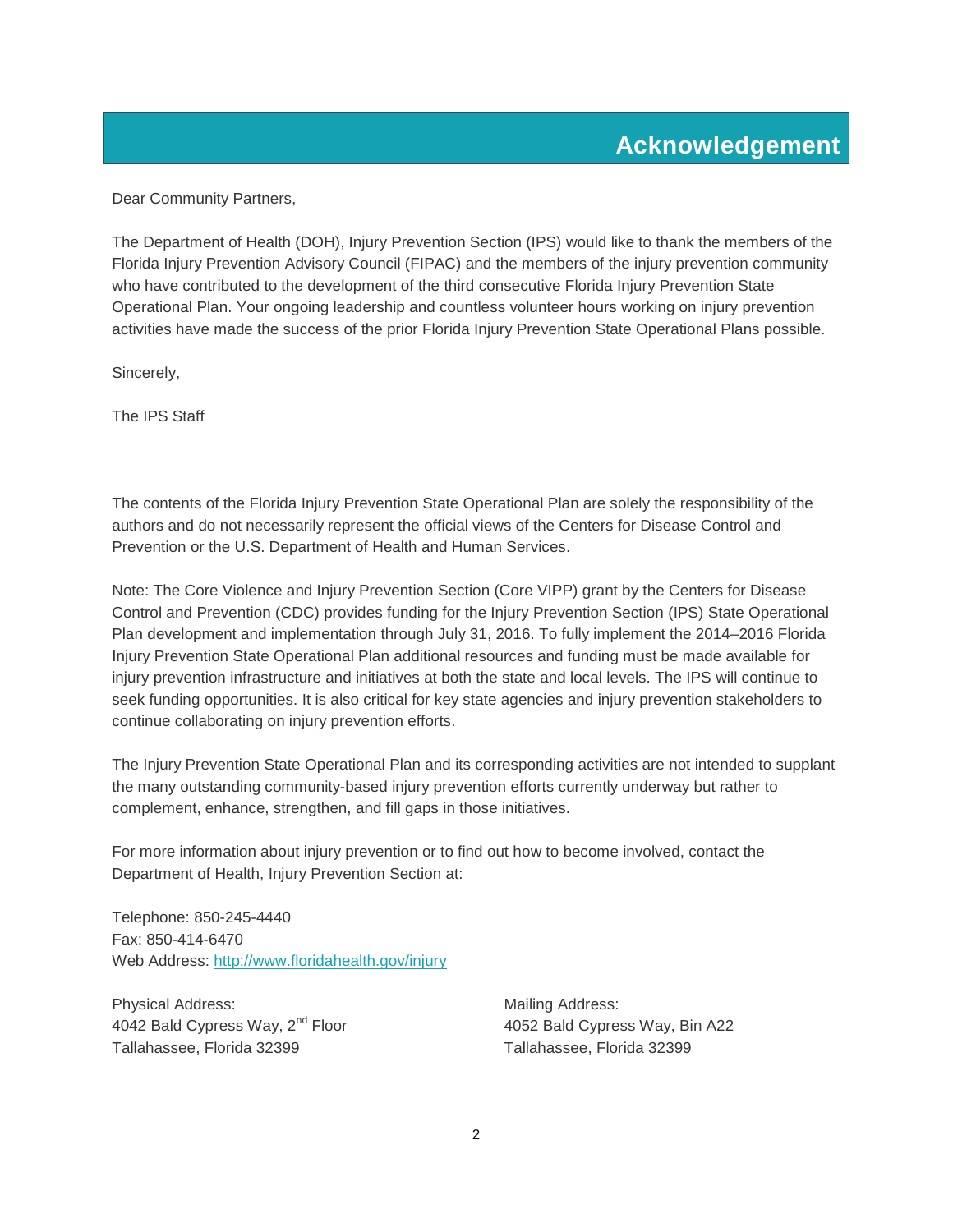## **Table of Contents**

<span id="page-2-0"></span>

| <b>Acknowledgement</b>                                                                                                                                        | $\overline{2}$ |
|---------------------------------------------------------------------------------------------------------------------------------------------------------------|----------------|
| <b>Table of Contents</b>                                                                                                                                      | 3              |
| <b>Summary</b>                                                                                                                                                | 4              |
| Injury-A Public Health Issue                                                                                                                                  | 4              |
| All Injuries                                                                                                                                                  | 5              |
| Unintentional Injuries                                                                                                                                        | 5              |
| Older Adult Falls (Ages 65+)                                                                                                                                  | 5              |
| Drowning (Ages 1-4)                                                                                                                                           | 6              |
| <b>Motor Vehicle Crashes</b>                                                                                                                                  | $\overline{7}$ |
| 2014-2016 Injury Prevention Operational Plan                                                                                                                  | 8              |
| Goals, Initiatives, Strategies, and Objectives                                                                                                                |                |
| Goal 1: Establish and support a collaborative effort to provide statewide                                                                                     |                |
| direction and focus for fall-related injury prevention among Florida's older adults.                                                                          | 9              |
| Goal 2: Establish a collaborative effort to provide statewide direction and focus<br>for child drowning prevention and water safety.                          | 10             |
| Goal 3: Establish a collaborative effort to support statewide direction and focus                                                                             |                |
| to prevent motor vehicle crash-related injuries from distracted driving.                                                                                      | 11             |
| Initiative 1: Establish a sustainable infrastructure that provides leadership, funding,<br>data, communication, policy, and evaluation for injury prevention. | 12             |
| Initiative 2: Provide education and awareness based on emerging injury data trends                                                                            |                |
| through partnerships and collaboration.                                                                                                                       | 13             |
| 2014-2016 Florida Injury Prevention Advisory Council                                                                                                          | 14             |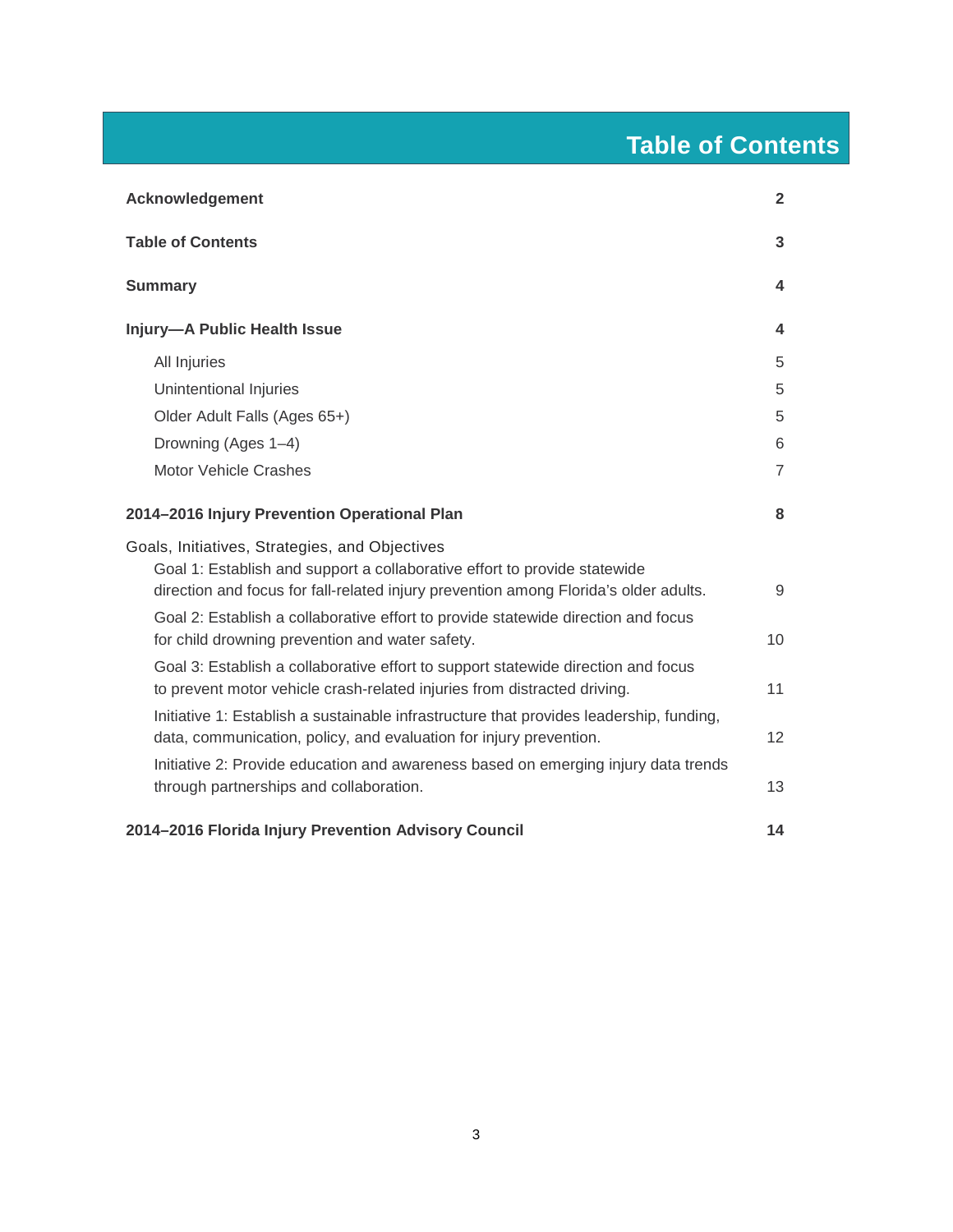<span id="page-3-0"></span>"Injuries kill more than 180,000 people each year in the United States. Each year, millions more are injured and survive. Many of these injuries, whether unintentional or inflicted by violence, are preventable. To achieve an injury-free state, it is critical to show the importance of injury and demonstrate the impact of our prevention efforts at the state and local levels…the real human and financial benefits of implementing injury and violence prevention programs are significant."

> Daniel M. Sosin, MD, MPH, FACP Acting Director, Centers for Disease Control and Prevention (CDC)

Injury is a major public health issue in Florida and the United States. No single force working alone can accomplish everything needed to reduce the number of injuries in Florida. Injuries are predictable, preventable, and affect everyone regardless of age, race, ethnicity, sex, or economic status. The 2014– 2016 Florida Injury Prevention State Operational Plan serves as a road map to reduce and eliminate the injury burden in Florida. Developed in collaboration with the Florida Injury Prevention Advisory Council (FIPAC), goal team leaders and goal team members, this plan outlines goals, initiatives, strategies, and objectives for the next two years. This plan features three specific, data-driven, injury mechanisms: older adult falls, child drowning, and distracted driving.

## **2014–2016 Vision, Mission, Goals and Initiatives**

| Vision:    | Florida: An injury-free state.                                                                                                                                |
|------------|---------------------------------------------------------------------------------------------------------------------------------------------------------------|
| Mission:   | To reduce injury in Florida through leadership, education and policy.                                                                                         |
| Goal 1:    | Establish a collaborative effort to provide statewide direction and focus for fall-related injury<br>prevention for Florida's older adults.                   |
| Goal 2:    | Establish a collaborative effort to provide statewide direction and focus for child drowning<br>prevention and water safety.                                  |
| Goal $3$ : | Establish a collaborative effort to support statewide direction and focus to prevent motor<br>vehicle crash-related injuries from distracted driving.         |
|            | Initiative 1: Establish a sustainable infrastructure that provides leadership, funding, data, communication,<br>policy, and evaluation for injury prevention. |
|            | Initiative 2: Provide education and awareness based on emerging injury data trends through<br>partnerships and collaboration.                                 |

## **Injury—A Florida Public Health Issue**

<span id="page-3-1"></span>Injuries are classified as either intentional or unintentional. The majority of injuries are unintentional. Unintentional injuries are those that occur accidentally, not deliberately. Homicides and assaults are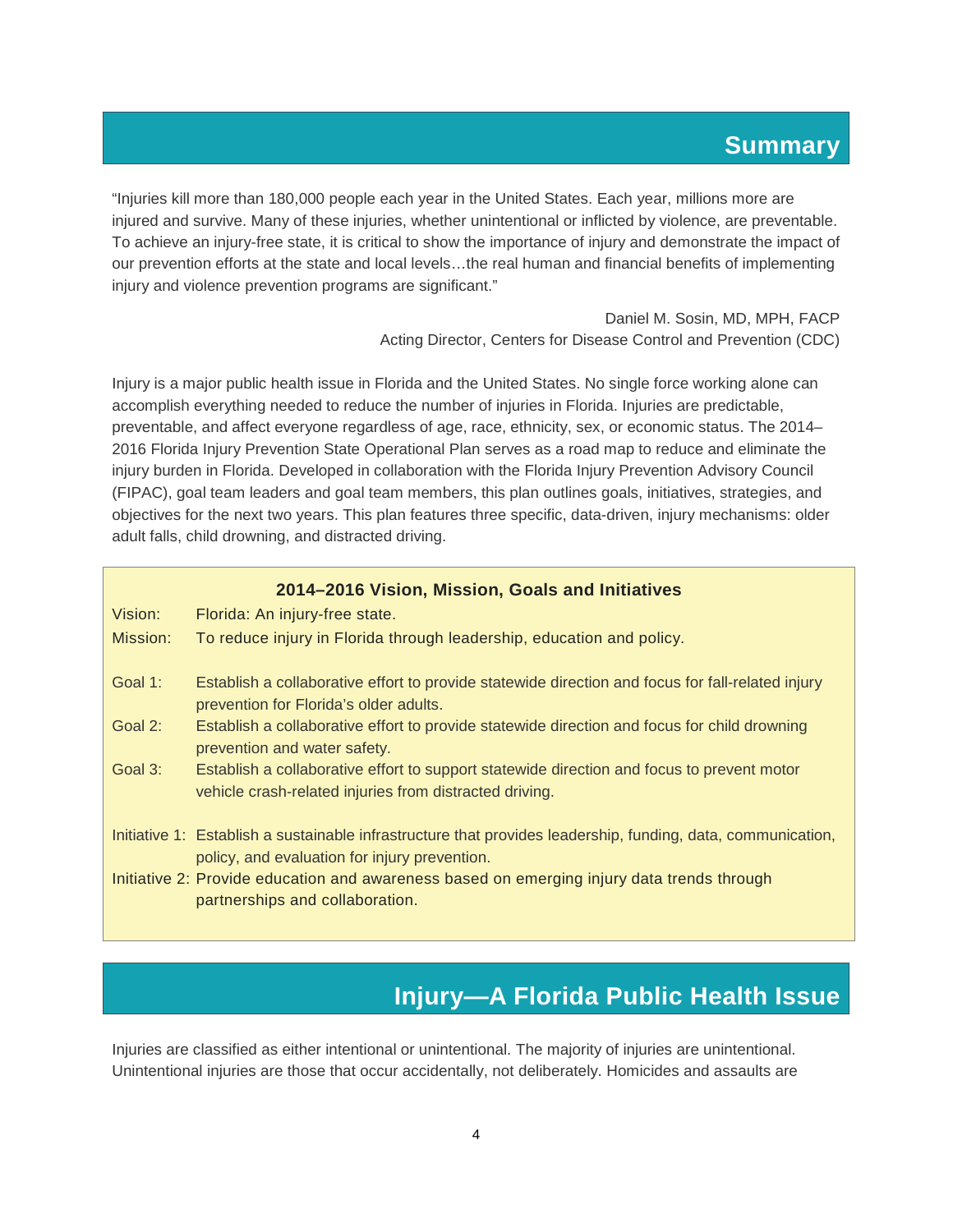intentional injuries, inflicted deliberately by another individual through an act of violence. Suicide is the act of taking one's life by intentional self-harm or self-inflicted injury.

## **All Injuries**

## <span id="page-4-0"></span>**At A Glance**

- Injuries are the leading cause of death among Florida residents ages 1-44 and the fourth leading cause of death overall, after cancer, heart disease, and other natural causes (2012 Florida Vital Statistics).
- In 2012, 13,018 residents were fatally injured; there were an additional 122,667 hospitalizations for non-fatal injuries.

### **Economic Impact**

- In 2012, the median admission charge for non-fatal injury hospitalizations was \$39,507; total charges exceeded \$7.1 billion. The median length of stay was three days.
- <span id="page-4-1"></span> Medicare was the payer source for 49.6 percent of these hospitalizations; commercial insurance was responsible for 21.4 percent.

### **Unintentional Injuries**

#### **At A Glance**

- Unintentional injuries, or accidents, are the leading cause of death for Florida residents ages 1–44, and the fourth leading cause of death overall.
- In 2012, 8,686 residents died from unintentional injuries; there were an additional 105,154 hospitalizations for non-fatal unintentional injuries.

## **Economic Impact**

- **In 2012, the median admission charge for non-fatal unintentional injury hospitalizations was** \$42,581; total charges exceeded \$6.4 billion. The median length of stay was three days.
- <span id="page-4-2"></span> Medicare was the payer source for 54.6 percent of these hospitalizations; commercial insurance was responsible for 21.7 percent.

## **Older Adult Falls (Ages 65+)**

#### **At A Glance**

- Falls are the leading cause of fatal and non-fatal injuries among Florida's older adult population (65+) and result in significant physical, personal, social, and economic burden.
- In 2012, 2,181 older adult residents were fatally injured in an unintentional fall. In addition, there were another 45,935 hospitalizations.

#### **Economic Impact**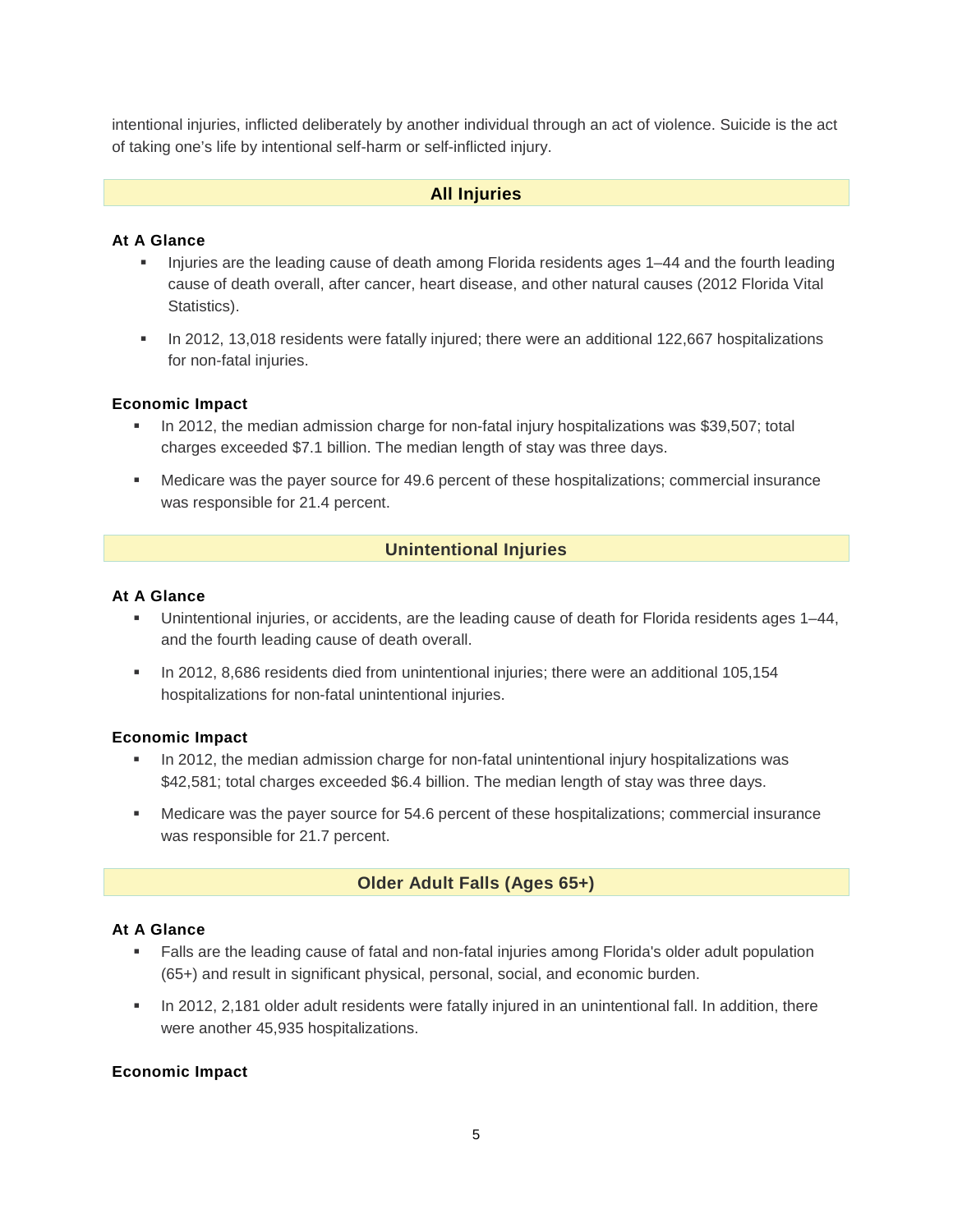- In 2012, the median admission charge for fall-related, non-fatal unintentional injury hospitalizations was \$48,012; total charges exceeded \$2.6 billion. The median length of stay was four days.
- Medicare was the payer source for 95.7 percent of these hospitalizations; commercial insurance was responsible for 2.3 percent.



Figure 1. Fatal Unintentional Fall-Related Injuries, by Year, 2008–2012

<span id="page-5-0"></span>(Source: Death Certificates, Office of Vital Statistics)

## **Drowning (Ages 1–4)**

#### **At A Glance**

- Drowning is the leading cause of death among children ages 1–4 in Florida.
- Florida's drowning death rate among children ages 1–4 is the highest in the nation.
- The number of children who drown each year in Florida would fill three to four preschool classrooms.
- In 2012, 440 residents drowned. There were an additional 336 hospitalizations for non-fatal drowning. Children ages 1–4 accounted for 13.4 percent of the deaths and 45.2 percent of the hospitalizations.

#### **Economic Impact**

- In 2012, the median admission charge for drowning-related, non-fatal unintentional injury hospitalizations was \$10,549; total charges exceeded \$4,668,264. The median length of stay was one day.
- Medicaid was the payer source for 66.2 percent of these hospitalizations; commercial insurance was responsible for 29.1 percent.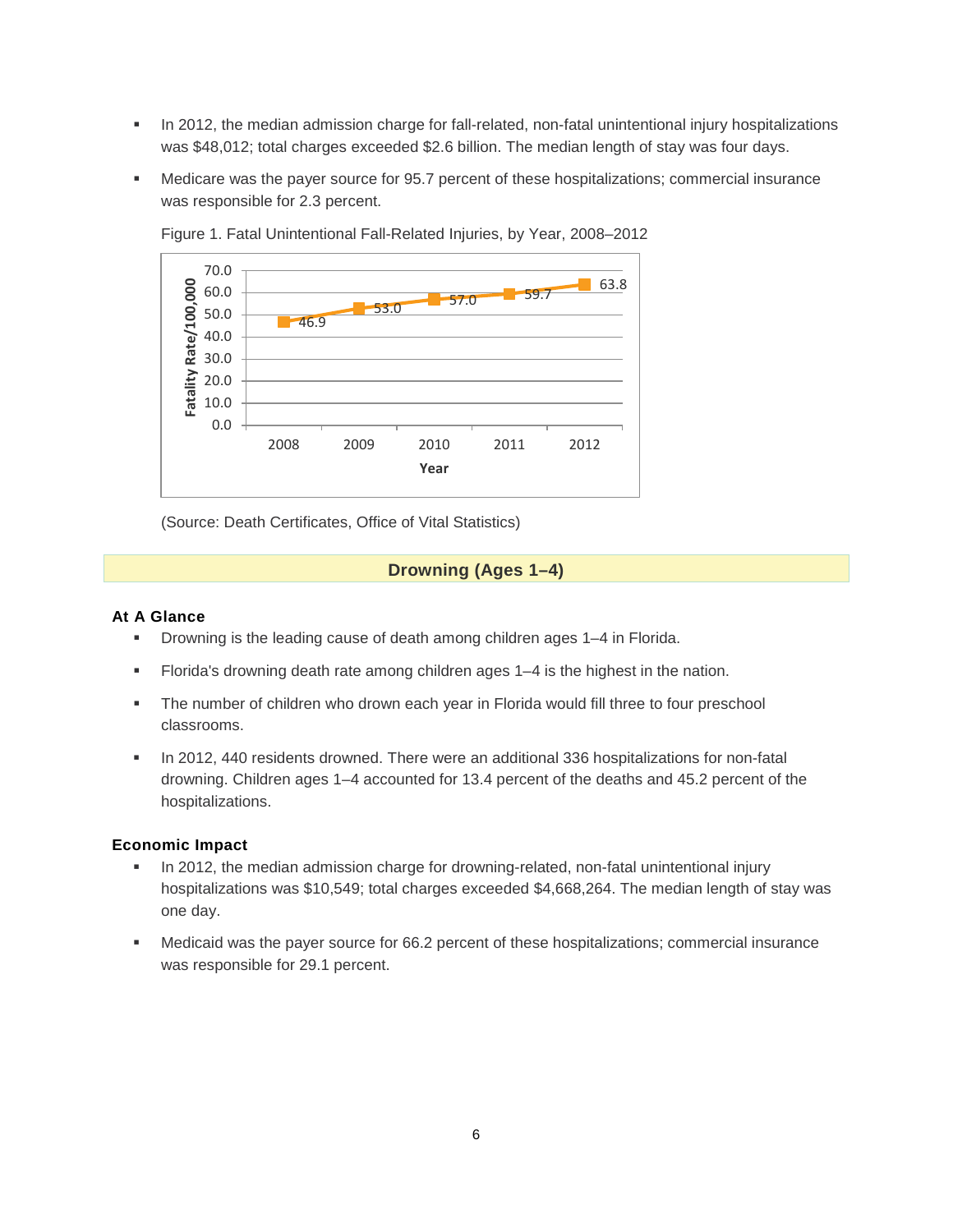

Figure 2. Non-Fatal Unintentional Drowning by Age and Sex, Florida Residents, 2012

(Source: Florida Department of Health; Hospital Discharge Data, Florida Agency for Health Care Administration)

## **Motor Vehicle Crashes**

### <span id="page-6-0"></span>**At A Glance**

- Motor vehicle crashes continue to be a leading cause of injury death in Florida and are second only to poisonings as of 2011. These crashes can cause injuries to passengers and drivers of motor vehicles, motorcyclists, pedestrians, and others.
- In 2012, 2,381 residents were fatally injured in motor vehicle crashes; there were an additional 14,436 hospitalizations for non-fatal unintentional injuries.

## **Economic Impact**

- In 2012, the median admission charge for motor vehicle traffic-related, non-fatal injury hospitalizations was \$60,392; total charges exceeded \$1.5 billion. The median length of stay was four days.
- Medicare was the payer source for 6.1 percent of these hospitalizations; commercial insurance was responsible for 69.4 percent.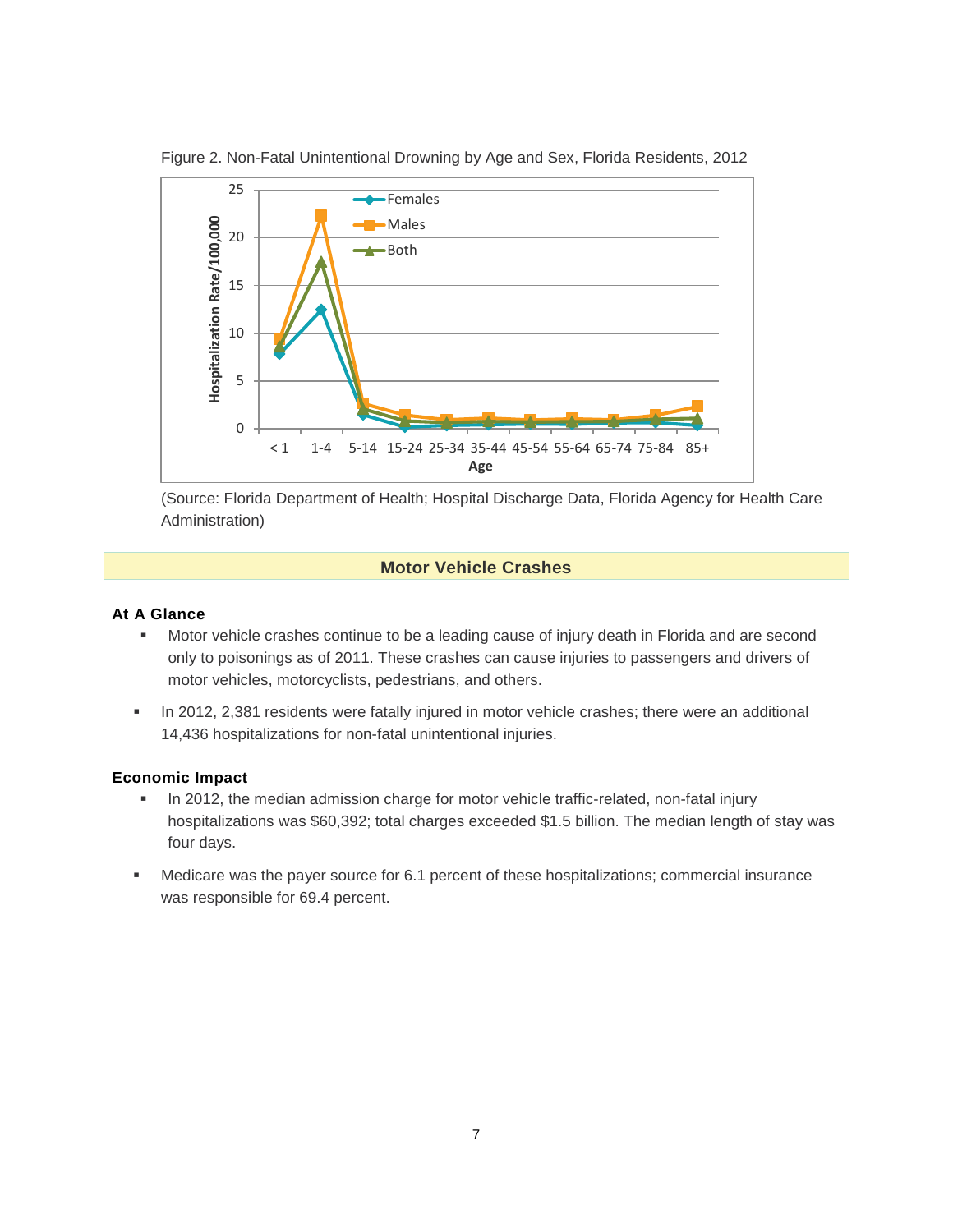

Figure 3. Fatal Motor Vehicle Traffic-Related Injuries, by Age and Sex, Florida Residents, 2012

(Source: Death Certificates, Office of Vital Statistics)

## **Injury Prevention pays—On average**

- A Bicycle Helmet, Ages 3-14, yields an estimated cost savings of \$630 for a cost of only \$14 per helmet. **[1](#page-7-1)**
- Child Safety Seat Distribution, Ages 0-4, yields an estimated cost savings of \$2,400 for a cost of only \$57 per seat provided.**<sup>1</sup>**
- Midnight Driving Curfew Combined with Provisional Licensing for teenage drivers yields an estimated cost savings of \$730 for a cost of only \$91 per driver. **1**

#### *In an injury-free Florida—*

 $\overline{a}$ 

- Annually, approximately 13,000 Floridians would be able to enjoy productive lives because they would not die from injuries.
- Annually, there would be approximately four more preschool classrooms of children because they would not die from drowning.

## <span id="page-7-0"></span>**2014–2016 Florida Injury Prevention State Operational Plan Goals, Initiatives, Strategies and Objectives**

Note: The CDC grant funds the Florida Injury Prevention State Operational Plan through July 31, 2016. The IPS will make every effort to procure additional funding. Funding limitations may limit the plan's activities.

<span id="page-7-1"></span>**<sup>1</sup>** *Injury Prevention: What Works? A Summary of Cost-Outcome Analysis for Injury Prevention Section* by the Pacific Institute for Research and Prevention and the Children's Safety Network, 2014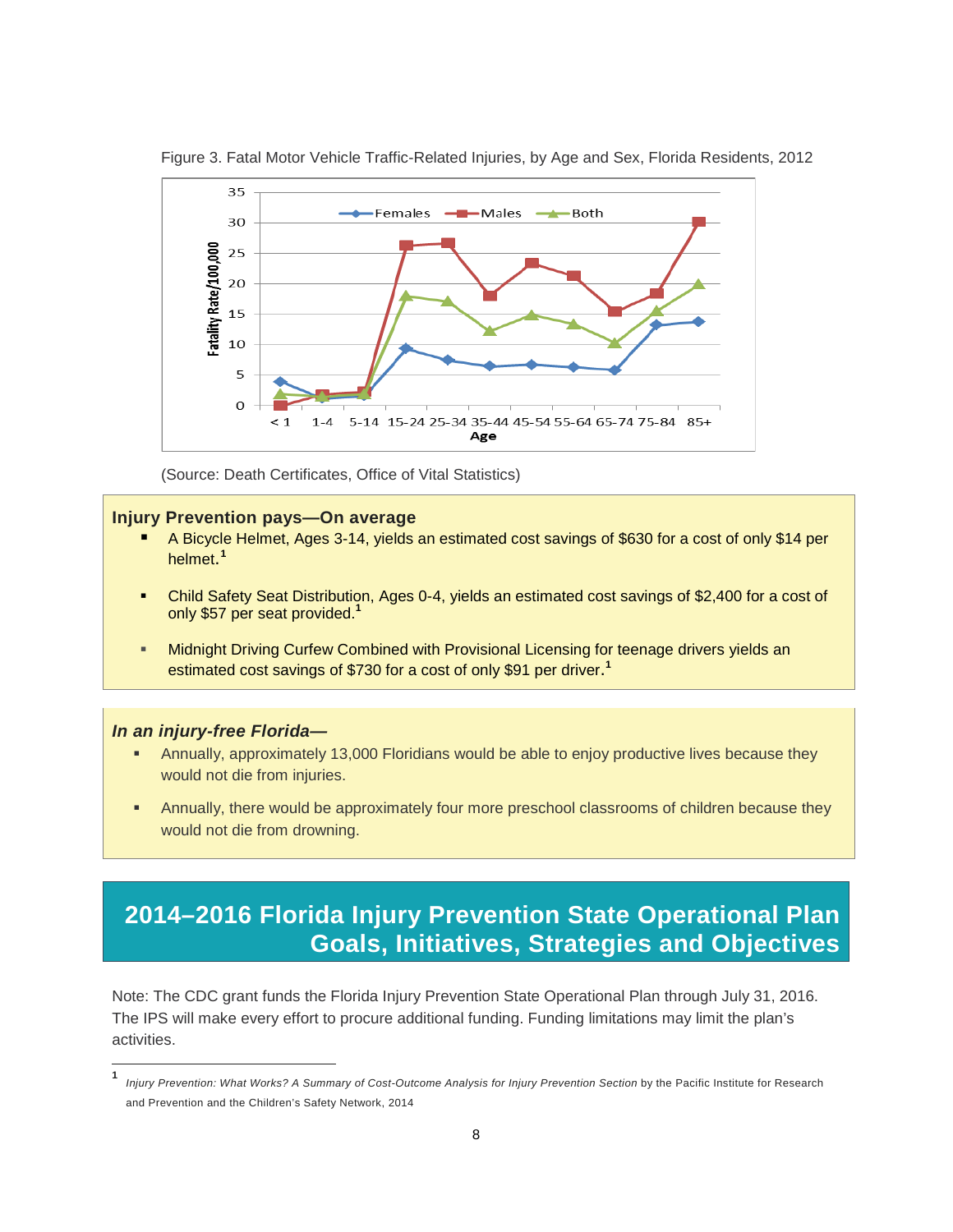## <span id="page-8-0"></span>**Goal 1: Establish and support a collaborative effort to provide statewide direction and focus for fall-related injury prevention among Florida's older adults.**

*Falls are the leading cause of injury death in Florida residents, ages 55 and older. The IPS partners with the Florida Department of Elder Affairs to address the issue of older adult falls by joint facilitation of Goal 1 in the Injury Prevention State Plan.*

## **Strategy 1A: Reduce the rate of fall-related injury hospitalizations and deaths among adults ages 55 and older.**

- Objective 1A1: Decrease the rate of fall-related hospitalizations\* among adults ages 55 and older in 2015. (895.9 in 2012\*\*)
- Objective 1A2: Decrease the rate of fall-related deaths\* among adults ages 55 and older in 2016. (40.0 in 2012\*\*)

\*Although the rate for fall-related hospitalizations and deaths has increased each year since 2009, the actual rate of increase has slowed.

\*\* Rate is determined per 100,000 in population.

## **Strategy 1B: Provide leadership and maintain a statewide network for older adult fall-related injury prevention efforts.**

- Objective 1B1: Recruit and maintain FIPAC members, Goal Team 1 leaders and volunteer members as documented by contact lists.
- Objective 1B2: Host Initiative Team 2 conference calls as documented by date, attendance logs, and conference call summary minutes.

## **Strategy 1C: Support education and training on older adult fall-related injury prevention.**

- Objective 1C1: Provide educational opportunities (broadcast/webcast/presentation) on older adult falls prevention as documented by the date of presentation, number of participants and/or YouTube hits.
- Objective 1C2: Provide specialized fall-related training and education presentations as documented by state and community-level report(s).

## **Strategy 1D: Support policy change through public awareness materials and activities for older adult fall-related injury prevention.**

- Objective 1D1: Provide specialized fall-related awareness materials as documented by the number distributed in state and community-level reports.
- Objective 1D2: Coordinate and provide technical assistance for annual Falls Prevention Awareness Day activities as documented by activity surveys.

## **Strategy 1E: Support evidence-based interventions and best practices to reduce fall-related injuries among older adults.**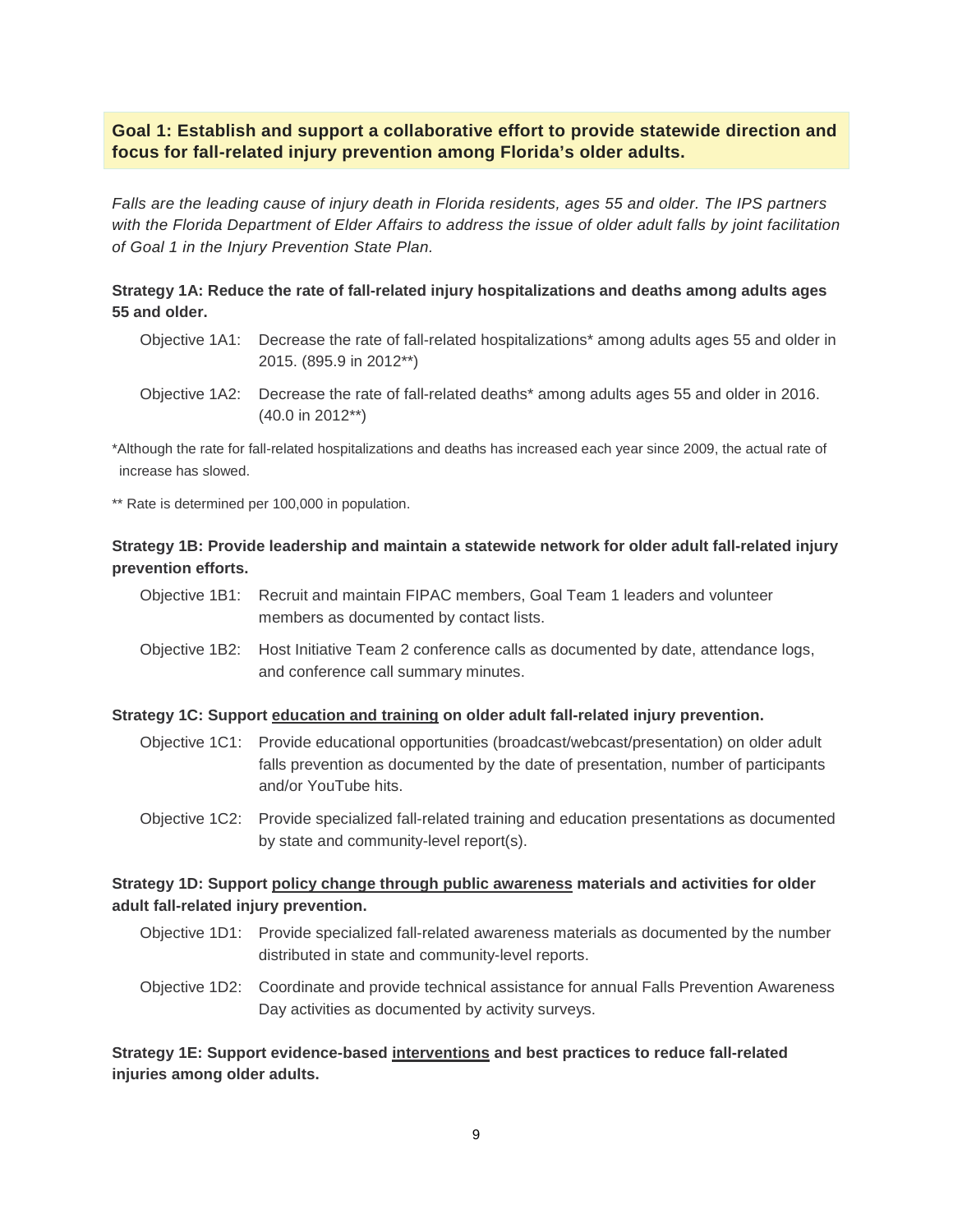Objective 1E1: Provide support and technical assistance for evidence-based falls prevention interventions and best practice programs as documented by state and communitylevel reports.

## <span id="page-9-0"></span>**Goal 2: Establish a collaborative effort to provide statewide direction and focus for child drowning prevention and water safety.**

*Florida leads the U.S. in drowning of children ages 1–4 with the majority of deaths in swimming pools. Since 2006, the IPS has facilitated drowning prevention activities targeting the 1–4 year old population and, beginning in 2014, expanded activities to include swim lessons for 5–9 year olds. The WaterproofFL—Pool Safety is Everyone's Responsibility campaign emphasizes three layers of protection: supervision, barriers, and emergency preparedness, and offers an online toolkit and materials at www.WaterproofFL.com.* 

## **Strategy 2A: Reduce the rate of drowning-related injury hospitalizations and deaths among children ages 9 years old and younger.**

- Objective 2A1: Decrease the rate of all drowning-related hospitalizations (intentional and unintentional) among children ages 9 and younger by 5 percent in 2015. (10.3 in 2012 to 9.8\*)
- Objective 2A2: Decrease the rate of all drowning deaths (intentional and unintentional) among children ages 9 and younger by 5 percent in 2016. (3.5 in 2012 to 3.4\*)

\* Rate is determined per 100,000 in population.

## **Strategy 2B: Provide leadership and maintain a statewide network for child drowning prevention efforts.**

- Objective 2B1: Recruit and maintain FIPAC members, Goal Team 2 leaders and volunteer members as documented by contact lists.
- Objective 2B2: Host Goal Team 2 conference calls as documented by date, attendance logs, and conference call summary minutes.

## **Strategy 2C: Support education and training for child drowning prevention.**

Objective 2C1: Provide specialized child drowning prevention training and education presentations as documented by state and community-level reports.

## **Strategy 2D: Support policy change through awareness activities for child drowning prevention.**

Objective 2D1: Provide specialized child drowning prevention awareness materials as documented by state and community-level reports.

## **Strategy 2E: Support evidence-based interventions and best practices to reduce child drowning.**

Objective 2E1: Support nationally certified swim lessons as documented by community-level reports.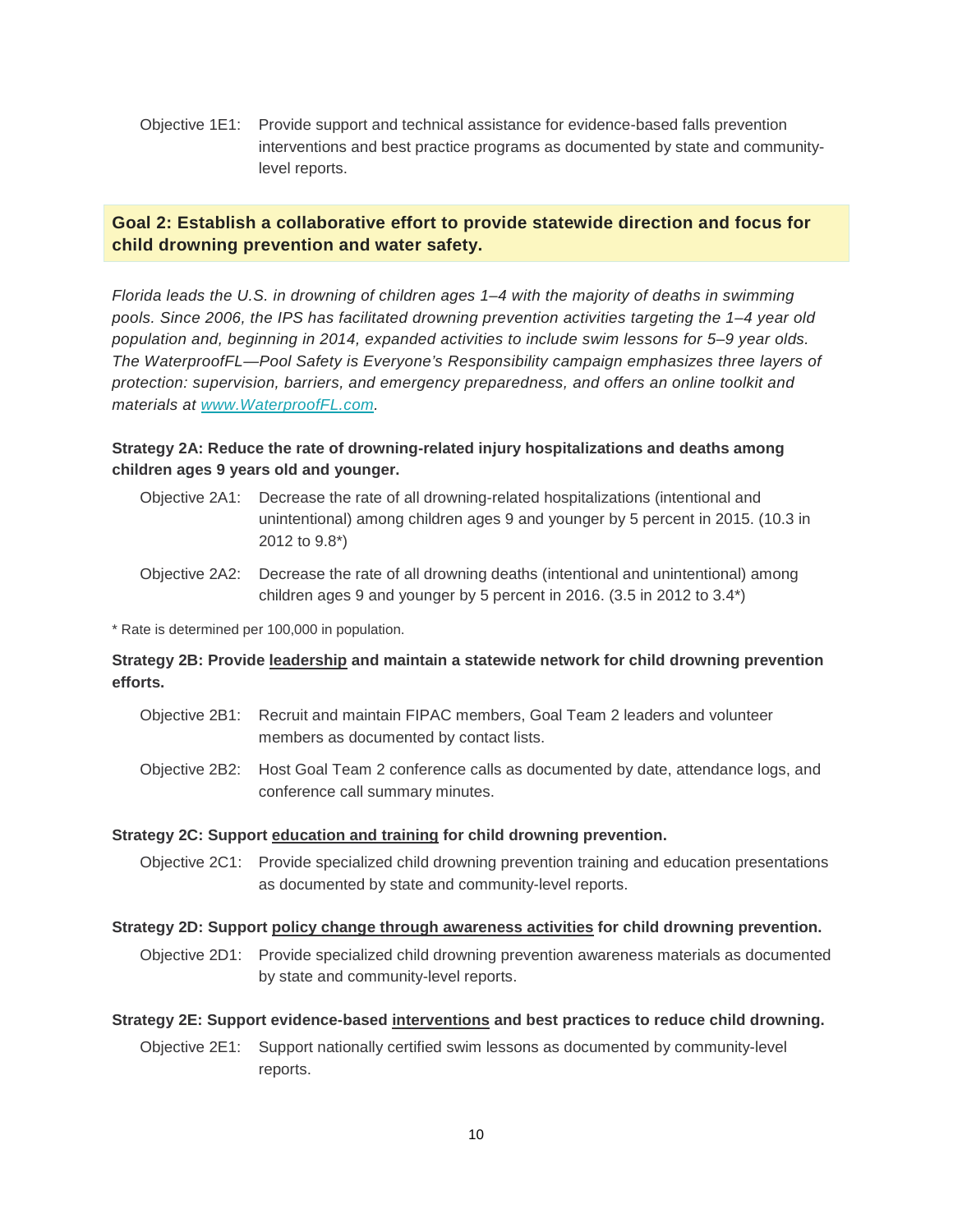## Objective 2E2: Document the number of door alarms or other interventions distributed as documented by state and community-level reports.

## <span id="page-10-0"></span>**Goal 3: Establish a collaborative effort to support statewide direction and focus to prevent motor vehicle crash-related injuries from distracted driving.**

*Motor vehicle crashes are a leading cause of injury and death in Florida residents. In 2010, Florida's age-adjusted injury death rates were higher than the national average by 13 percent for motor vehicle injuries and one of the five leading causes of fatal injuries in Florida. In 2011, the CDC recognized motor vehicle safety as a "winnable battle." Also in 2011, distracted driving prevention was selected as a primary focus area for the Florida Strategic Highway Safety Plan, the IPS and the FIPAC.* 

#### **Strategy 3A: Reduce the rate of motor vehicle crash-related injury hospitalizations and deaths.**

- Objective 3A1: Decrease the rate of hospitalizations due to motor vehicle crashes by 5 percent statewide in 2015. (41.9 in 2012 to 39.8\*)
- Objective 3A2: Decrease the rate of deaths due to motor vehicle crashes by 5 percent statewide in 2016. (3.5 in 2012 to 3.4\*)

\* Rate is determined per 100,000 in population.

## **Strategy 3B: Reduce the rate of teen (ages 15–19) motor vehicle crash-related injury deaths, hospitalizations, and emergency department visits.**

- Objective 3B1: Decrease the rate of hospitalizations due to motor vehicle crashes of persons ages 15–19 by 5 percent statewide in 2015. (55.0 in 2012 to 52.3\*)
- Objective 3B2: Decrease the rate of deaths due to motor vehicle crashes of persons ages 15–19 by 5 percent statewide in 2016. (5.1 in 2012 to 4.8\*)

\* Rate is determined per 100,000 in population.

#### **Strategy 3C: Provide leadership for Florida's injury prevention distracted driving network.**

- Objective 3C1: Recruit and maintain FIPAC members, Goal Team 3 leaders and volunteer members as documented by contact lists.
- Objective 3C2: Host Initiative Team 2 conference calls as documented by date, attendance logs, and conference call summary minutes.

## **Strategy 3D: Support education and training to reduce injuries and deaths from motor vehicle crashes due to distracted driving.**

Objective 3D1: Support education and training to reduce injuries and deaths from motor vehicle crashes due to distracted driving as documented by state and community-level reports.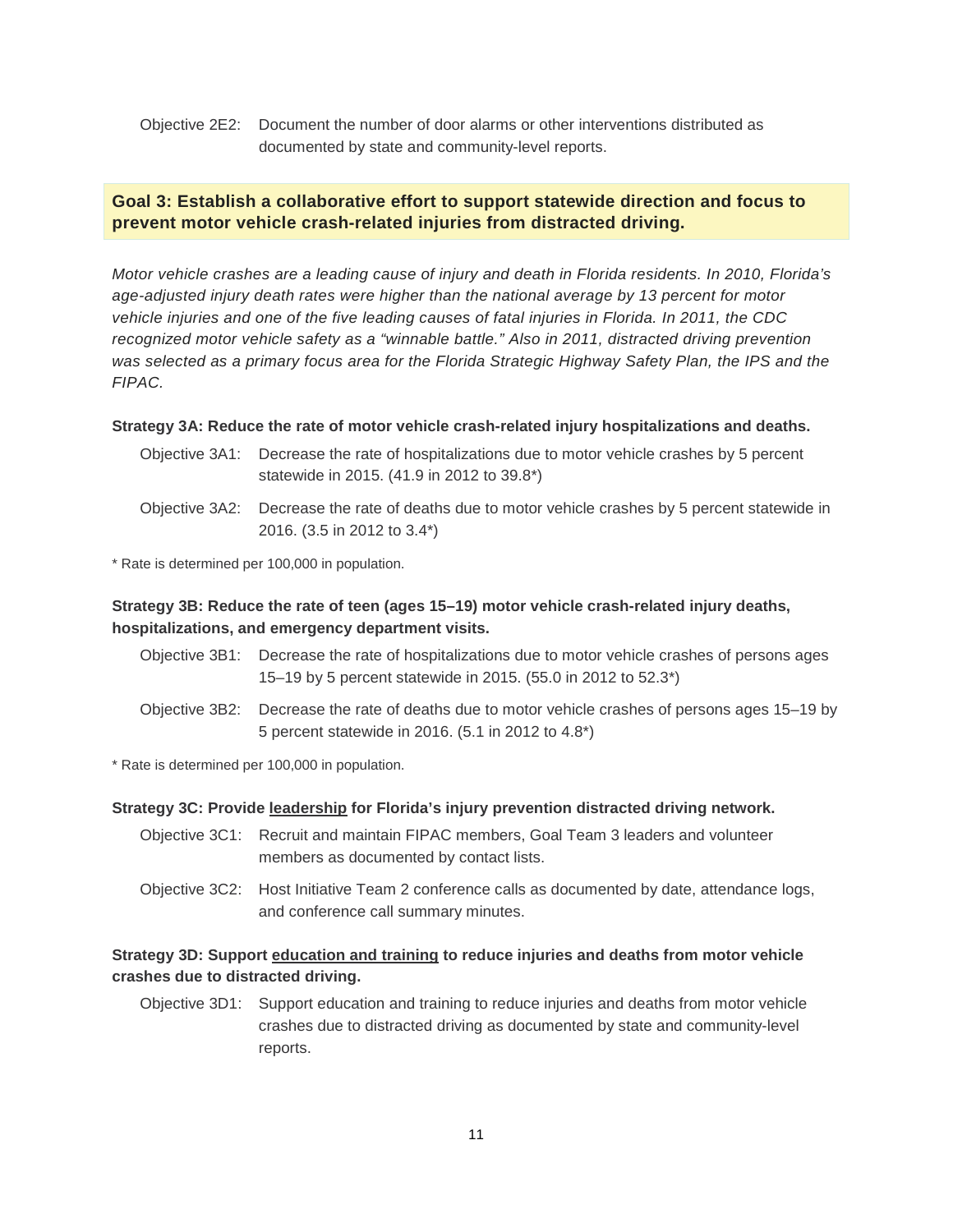**Strategy 3E: Support policy change through awareness activities to reduce injuries and death from motor vehicle crashes due to distracted driving.**

- Objective 3E1: Distribute specialized distracted driving related awareness and educational materials as documented by state and community-level reports.
- Objective 3E2: Increase the number of state agencies in Florida with an employee policy prohibiting the use of electronic equipment while driving.
- Objective 3E3**:** Advise Department of Health employees about policies prohibiting driving distracted while on state business and the danger of driving distracted.

<span id="page-11-0"></span>**Initiative 1: Establish a sustainable infrastructure that provides leadership, funding, data, communication, policy, and evaluation for injury prevention.**

## *Florida Injury Prevention Surveillance System*

The Florida Injury Prevention Surveillance System monitors the occurrence of fatal and non-fatal injuries for information that can be used to plan and implement measures to control, reduce, or eliminate injuries. Florida injury data is available in several formats, including detailed state and county spreadsheets and mechanism-specific injury fact sheets through the Florida Injury Surveillance Data System Web page [\(www.floridahealth.gov/reports-and-data/florida-injury-surveillance-system/index.html\)](http://www.floridahealth.gov/reports-and-data/florida-injury-surveillance-system/index.html).

## **Strategy I-1A: Reduce intentional and unintentional injury.**

Objective I-1A1: Decrease the rate of hospitalizations from all injuries in 2015. (668.2 in 2012\*)

Objective I-1A2: Decrease the rate of death from all injuries in 2016. (68.4 in 2012 to 64.5\*)

\* Rate is determined per 100,000 in population.

#### **Strategy I–1B: Provide leadership for Florida's injury prevention network.**

- Objective I–1B1: Process reappointments (as required) for FIPAC members as documented by contact lists.
- Objective I–1B2: Maintain Initiative Team 1, as documented by contact lists.
- Objective I–1B3: Host meetings/webinars as documented by date, attendance logs and summary minutes.
- Objective I–1B4: Annually recognize an individual(s) who has demonstrated commitment to injury prevention as documented by a special recognition award.

#### **Strategy I–1C: Support policy efforts through data reports.**

Objective I–1C1: Create injury fact sheets, state and county profiles, top ten leading causes of injury, and other reports/fact sheets required by the CDC as documented by the number of "Data Advocacy Packets" disseminated and number of Internet data Web page hits.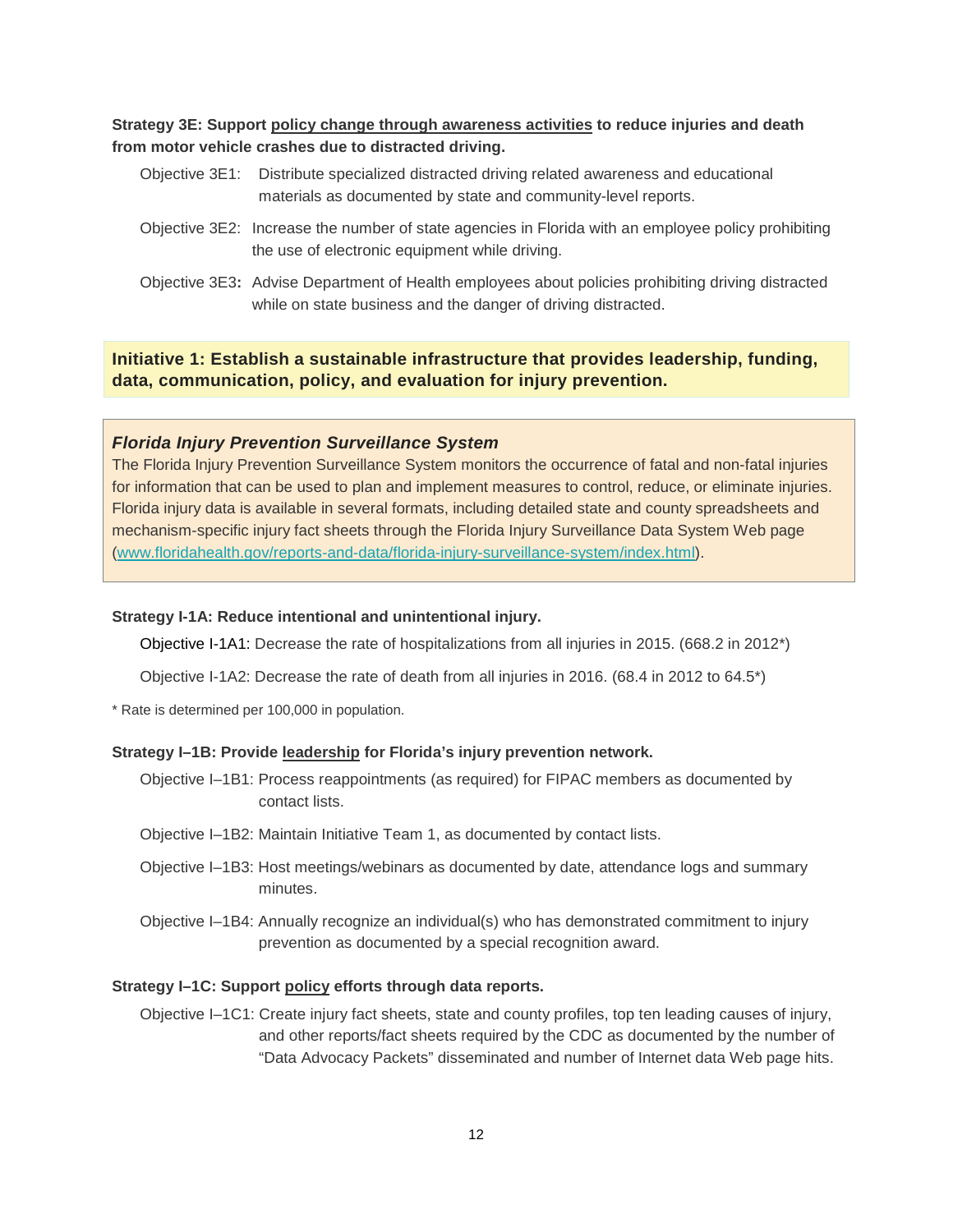Objective I–1C2: Provide specialized injury ad hoc data reports as documented by the number of reports completed.

#### **Strategy I–1D: Support public awareness activities for injury prevention.**

Objective I–1D1: Maintain Internet resource links as documented by the number of total IPS Internet Web page visits.

## **Strategy I–1E: Evaluate and assess outcomes, successes, and opportunities for injury prevention.**

Objective I–1E1: Review and provide analysis of injury accomplishments and achievements as documented by the Injury Prevention Evaluation Report.

## **Strategy I–1F: Secure funding opportunities for statewide injury prevention capacity.**

Objective I–1F1: Complete the CDC Core Violence and Injury Prevention Section application, interim report, and final progress report as documented by the date of submission.

## <span id="page-12-0"></span>**Initiative 2: Provide education and awareness based on emerging injury data trends through partnerships and collaboration.**

## **Strategy I–2A: Provide leadership for Florida's injury prevention network.**

- Objective I–2A1: Recruit and maintain FIPAC members, Initiative Team 2 leaders and volunteer members as documented by contact lists.
- Objective I–2A2: Host Initiative Team 2 conference calls as documented by date, attendance logs, and conference call summary minutes.

#### **Strategy I–2B: Support policy efforts through awareness activities.**

Objective I–2B1: Provide information/education in support of policy efforts.

## **Strategy I–2C: Support education and awareness activities for injury prevention.**

Objective I–2C1: Maintain the *Who's Who in Injury Prevention in Florida* as a resource of injury prevention experts as documented by the number of injury prevention experts in the document.

Objective I–2C2: Maintain the online statewide *Injury Prevention Calendar* as a resource of injury prevention events as documented by the number of events submitted.

#### **Strategy I–2D: Evaluate and assess outcomes, success, and opportunities for injury prevention.**

Objective I–2D1: Create and distribute customer satisfaction surveys to stakeholders at all FIPAC meetings as documented by evaluation results.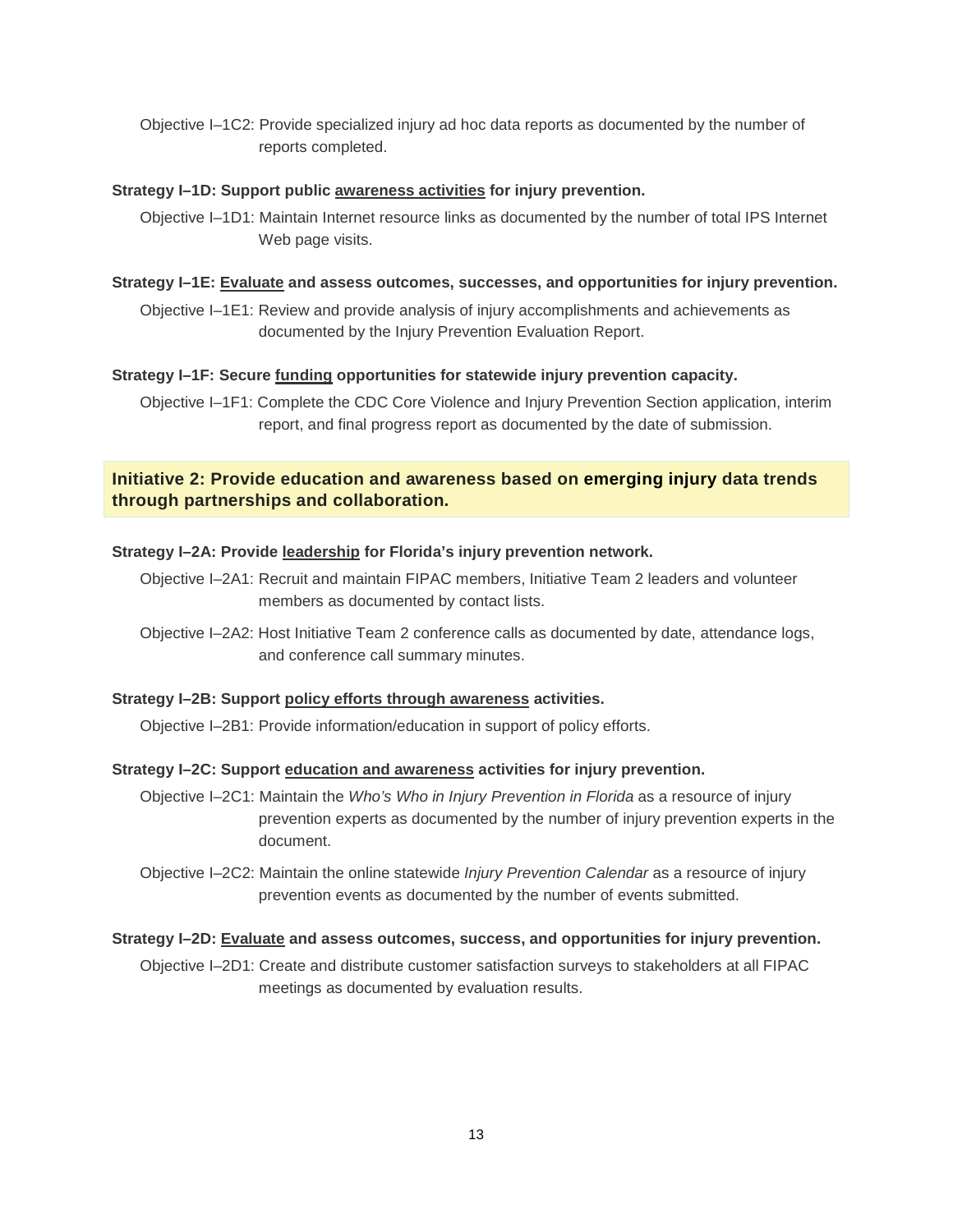## <span id="page-13-0"></span>**2014–2016 Florida Injury Prevention Advisory Council**

| <b>State Agency Representatives</b> |                                                                                      |  |  |
|-------------------------------------|--------------------------------------------------------------------------------------|--|--|
| <b>APPOINTED</b>                    |                                                                                      |  |  |
| <b>Name</b>                         | Representing                                                                         |  |  |
| Natali Ramirez, FCCM                | Department of Elder Affairs                                                          |  |  |
| Susan Chafin                        | Department of Health-County Health Departments                                       |  |  |
| Ralph Salvas                        | Department of Transportation                                                         |  |  |
| Joe Nelson, DO                      | Department of Health as the Emergency Medical Services Medical<br>Director           |  |  |
| Sofie Castro, Ed, D, CPP            | Department of Children and Families                                                  |  |  |
| Nancy Tamariz                       | Agency for Health Care Administration                                                |  |  |
| Lorraine Elder, MSW                 | Department of Health-Central Office                                                  |  |  |
| Nichole Wilder                      | Department of Education                                                              |  |  |
| Gwendolyn Worlds                    | Department of Agriculture and Consumer Services                                      |  |  |
| Julianne Chester, PMP               | Department of Highway Safety and Motor Vehicles (Serves as Goal<br>Team 3 co-leader) |  |  |

| <b>Community Representatives</b> |                                                                                                                |  |  |
|----------------------------------|----------------------------------------------------------------------------------------------------------------|--|--|
| <b>APPOINTED</b>                 |                                                                                                                |  |  |
| Name                             | Representing                                                                                                   |  |  |
| Syndi Bultman, RN, MS,<br>CEN    | Hospitals and Trauma Centers and Injury Prevention Specialists and<br>Health Educators in Injury-Related Areas |  |  |
| Patricia Byers, MD               | Physicians, Nurses, and Emergency Medical Services Providers                                                   |  |  |
| Virginia Dodd, PhD               | University System and Research Facilities                                                                      |  |  |
| Karen Fader                      | Injury Prevention Advocacy Groups and Non-Profit Agencies                                                      |  |  |
| Carl Kaufman                     | Physicians, Nurses, and Emergency Medical Services Providers                                                   |  |  |
| Keri Kratofil, Pharm.D           | Injury Prevention Specialists and Health Educators in Injury-Related<br>Areas                                  |  |  |
| Karen Liller, PhD                | University System and Research Facilities                                                                      |  |  |
| Karen Macauley, RN,              | Hospitals and Trauma Centers                                                                                   |  |  |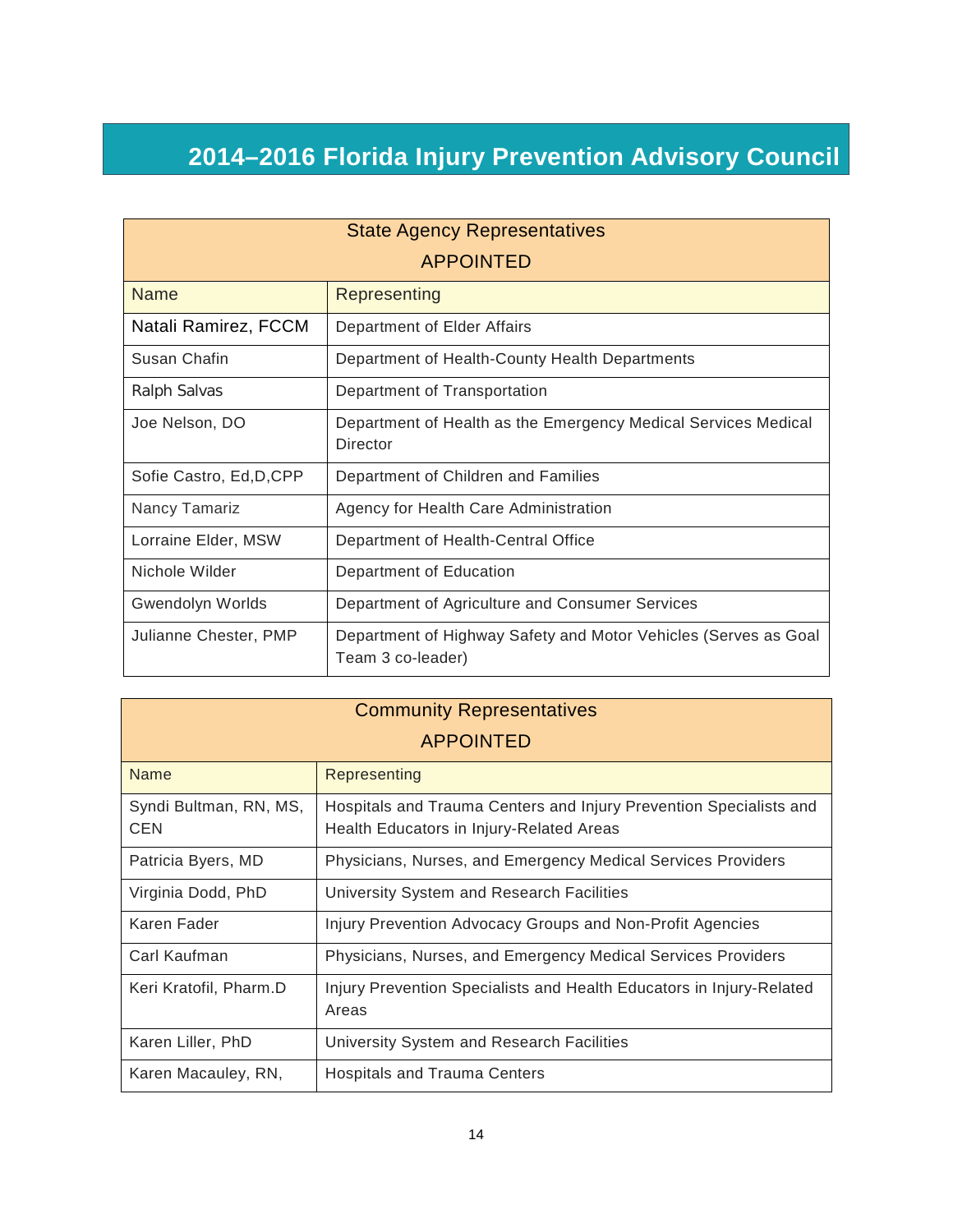| DHA, MEd, BSN                      |                                                                                                         |
|------------------------------------|---------------------------------------------------------------------------------------------------------|
| Zulma Vanessa Quiles,<br><b>RN</b> | Hospitals and Trauma Centers and Physicians, Nurses, and<br><b>Emergency Medical Services Providers</b> |
| Diana Silvey                       | Injury Prevention Advocacy Groups and Non-Profit Agencies                                               |
| Robert Smallacombe,<br>MBA, MS     | Public Information, Education, and Relations Committee of the EMS<br><b>Advisory Council</b>            |
| Joseph A. Tyndall, MD              | Physicians, Nurses, and Emergency Medical Services Providers                                            |
| Vacant                             | Injury Prevention Advocacy Groups and Non-Profit Agencies                                               |
| Vacant                             | <b>Hospitals and Trauma Centers</b>                                                                     |

| <b>Goal and Initiative Team Leaders</b>                         |                                                |                                                                                                              |  |
|-----------------------------------------------------------------|------------------------------------------------|--------------------------------------------------------------------------------------------------------------|--|
| <b>APPOINTED</b>                                                |                                                |                                                                                                              |  |
| <b>Goal/Initiative</b>                                          | <b>Name</b>                                    | <b>Agency</b>                                                                                                |  |
| <b>Goal Team 1 - Older Adult Falls</b>                          |                                                |                                                                                                              |  |
| Leader                                                          | Mark Brimer, PhD                               | Home Health Physical Therapy                                                                                 |  |
| <b>Goal Team 2 - Child Drowning Prevention</b>                  |                                                |                                                                                                              |  |
| Leader                                                          | Lonnie Parizek                                 | The Ounce of Prevention                                                                                      |  |
| <b>Goal Team 3 - Distracted Driving</b>                         |                                                |                                                                                                              |  |
| Leader<br>Co-Leader                                             | John Anderson II, TSP<br>Julianne Chester, PMP | Stay Alive, Just Drive, Inc.<br>Department of Highway Safety and<br><b>Motor Vehicles</b>                    |  |
| <b>Initiative Team 1 - Data</b>                                 |                                                |                                                                                                              |  |
| Leader<br>Co-Leader                                             | Anthoni Llau, PhDc<br><b>Cheryl Gilman</b>     | Department of Health in Miami Dade<br>County<br><b>CMS-Child Abuse Death Review,</b><br>Department of Health |  |
| <b>Initiative Team 2 - Collaboration/Education and Training</b> |                                                |                                                                                                              |  |
| Leader                                                          | Cindy Magnole, RN                              | Ryder Trauma Center                                                                                          |  |
| Co-Leader                                                       | Vacant                                         | <b>Tampa Poison Control Center</b>                                                                           |  |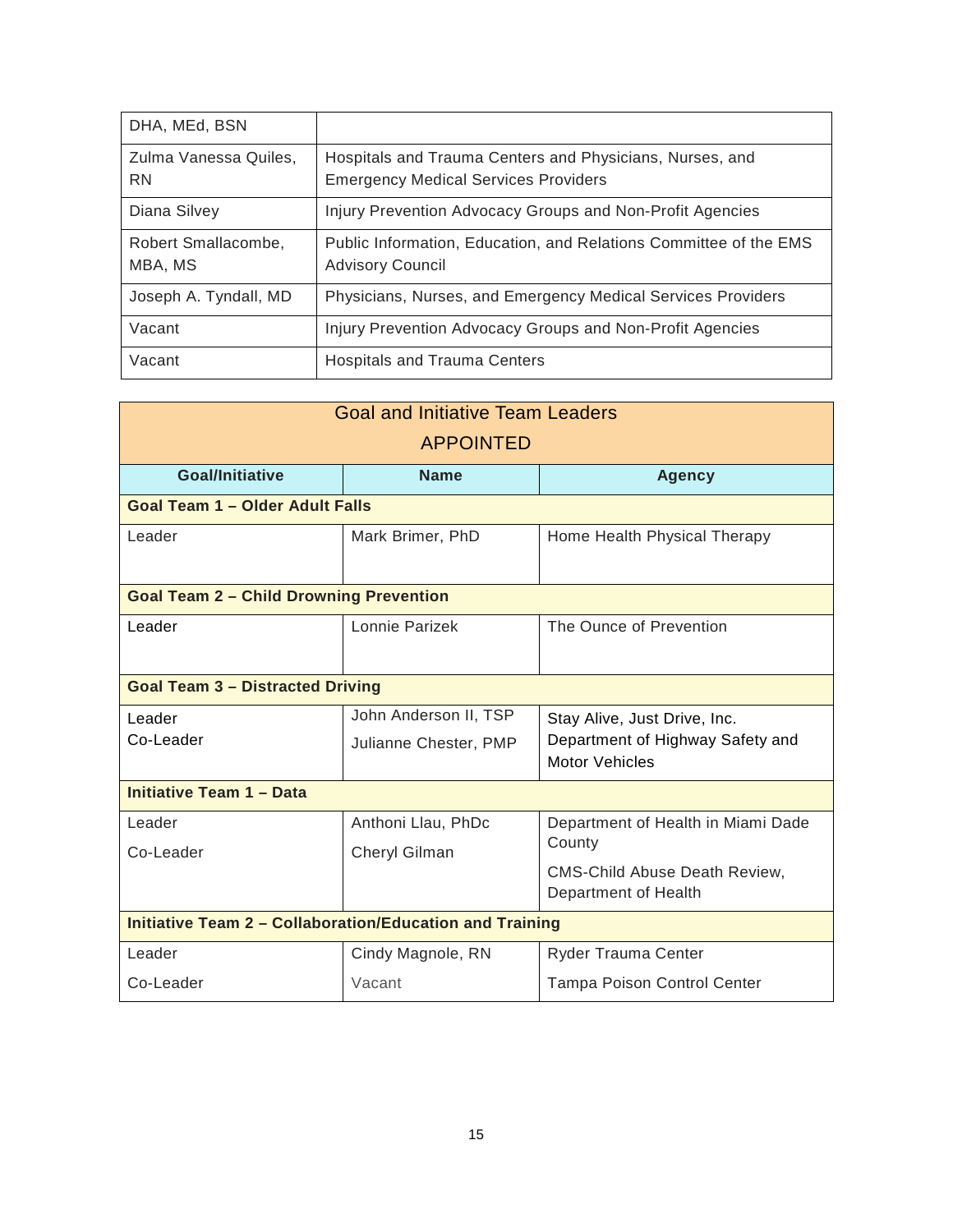| <b>Goal and Initiative Team Members</b><br><b>NON-APPOINTED</b> |                                                                  |  |
|-----------------------------------------------------------------|------------------------------------------------------------------|--|
| <b>Name</b>                                                     | Agency                                                           |  |
| Melissa McNally, MMSc, PA-C, EMT-P                              | <b>Central Florida Emergency Education</b><br>Consultants        |  |
| Joel Stern, MD, FACEP                                           | <b>Emcare South Division</b>                                     |  |
| JoAnn Chambers-Emerson                                          | <b>Tampa General Hospital</b>                                    |  |
| Josette Severyn, MURP                                           | University of Miami                                              |  |
| <b>David Summers</b>                                            | Trauma Agency - Health Care District Palm<br><b>Beach County</b> |  |
| Mimi Sutherland RN, BSN, MS, CNRN                               | Jackson Health System                                            |  |
| Jorge Aguilera                                                  | North Naples Fire Rescue                                         |  |
| Brian Bentley, NREMT-P                                          | <b>Nature Coast EMS</b>                                          |  |
| Audrey Burzynski                                                | <b>Floridians Fighting Falls</b>                                 |  |
| Tad P. Fisher                                                   | Florida Physical Therapy Association                             |  |
| Lisa Granville, MD                                              | <b>Florida State University</b>                                  |  |
| Liliana Herrera                                                 | Your Aging Resource Center                                       |  |
| Teresa Hunter, PT, DPT                                          | <b>Tallahassee Memorial Hospital</b>                             |  |
| Beverly Johnson                                                 | Volusia Flagler Family YMCA                                      |  |
| Dianna Liebnitzky                                               | Florida Hospital - Waterman                                      |  |
| Rebecca Melvin                                                  | TraumaOne/UF Jax                                                 |  |
| Debra Myers                                                     | <b>Lakeland Regional Medical Center</b>                          |  |
| Jacqueline Osborne, PT, DPT, GCS, CEEAA                         | <b>Brooks Rehabilitation</b>                                     |  |
| Patricia Quigley, PhD, MPH, ARNP, CRRN,<br>FAAN, FAANP          | James A. Haley VA Hospital                                       |  |
| Cory S. Richter, BA, NREMT-P                                    | Indian River Fire Rescue                                         |  |
| Mark Tesoro, MA                                                 | Lee Memorial Hospital                                            |  |
| Edgar Ramos Vieira, PT, MSc, PhD                                | Florida International University                                 |  |
| James H. Wilson                                                 | <b>Plant City Fire Rescue</b>                                    |  |
| <b>Sherry Young</b>                                             | <b>Senior Choices</b>                                            |  |
| Michele M. King, BS, CCLS                                       | Golisano Children's Hospital of Southwest FL                     |  |
| David Oxley                                                     | Florida Swimming Pool Association                                |  |